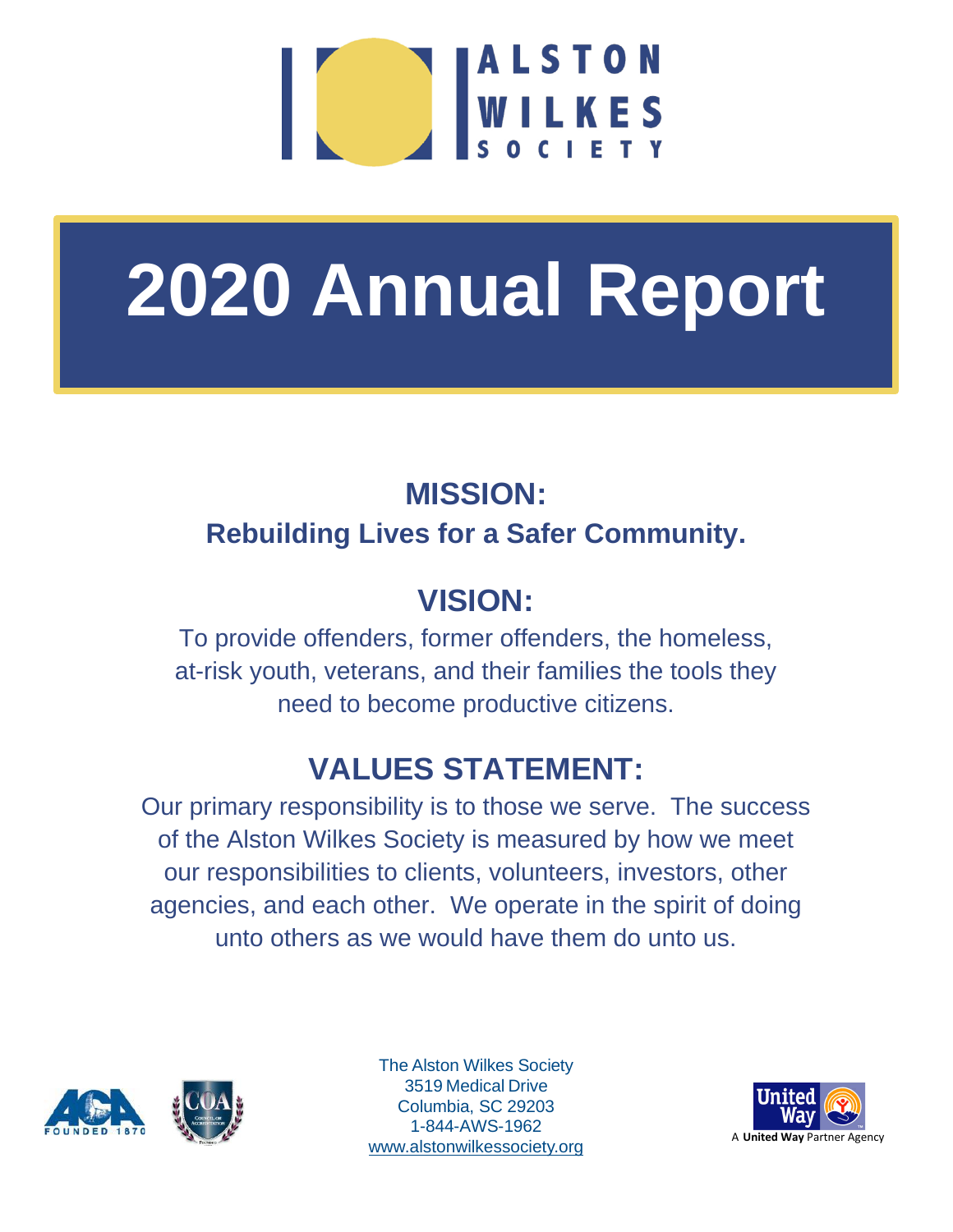**Jonathan Williams,** Esq., President *Assistant Attorney General, SC Attorney General's Office*

**Jimmie Williamson,** Vice President *President, LTC Health Solutions University*

**Rev. Stephen Taylor,** Treasurer *Senior Pastor, Union United Methodist Church*

**Vicki McCartha,** Secretary *Retired, Special Education Teacher and Administrator*

**Faith Line,** Past President  *Director, Anderson County Library Systems*

**Will Batson** *Chief Development Officer, Diversified Development Inc.*

**Zac Bracalente** *Co-Owner, C. Anthony's Menswear*

**Andrew Cole** *Attorney, Collins and Lacy P.C.*

**Chris Cowan** *Deputy Sheriff, Richland County Sheriff's Department*

**Jay Dowd, PhD** *The Citadel Foundation*

**Frances Finney** *Retired, Student Employment, USC*

**Brent Henry** *Product Director, US East, Syneron*

**Mitch Lucas** *Assistant Sheriff, Charleston County Sheriff's Dept.*

**Ken Makins** *Selective Insurance Company*

**Gary Maynard** *Retired, SC Department of Corrections*

**Bronwyn McElveen, Esq.** *Assistant Solicitor, Sumter County Solicitor's Office*

**Amber Morgan** *CEO, Morton Services, Inc.*

**Rev. Scott Smoak** *Senior Pastor, Virginia Wingard United Methodist Church*

**Rev. Stephen Taylor** *Senior Pastor, Union United Methodist Church*

#### **Board of Directors 2020 Financial Statement**

| <b>Support and Revenue</b>                 |              | <b>Total</b> |
|--------------------------------------------|--------------|--------------|
| <b>Public Support</b>                      | $\mathbb{S}$ | 130,481      |
| <b>Grants</b>                              |              | 2,621,173    |
| <b>Fees &amp; Contracts</b>                |              | 7,050,444    |
| <b>Memberships</b>                         |              | 53,113       |
| Rent                                       |              | 33,843       |
| <b>Other Revenue</b>                       |              | 8,978        |
| <b>Total Revenues</b>                      | \$9,898,082  |              |
| <b>Expenses</b>                            |              |              |
| Payroll                                    | $\mathbb{S}$ | 4,473,527    |
| <b>Retirement &amp; Benefits</b>           |              | 337,995      |
| <b>Payroll Taxes</b>                       |              | 463,305      |
| <b>Legal and Accounting Fees</b>           |              | 311,775      |
| <b>Program Expenses</b>                    |              | 1,806,737    |
| <b>Telephone</b>                           |              | 191,717      |
| <b>Travel &amp; Auto</b>                   |              | 81,181       |
| <b>Insurance</b>                           |              | 128,050      |
| <b>Office Rent &amp; Equipment Rentals</b> |              | 1,344,475    |
| <b>Advertising</b>                         |              | 1,574        |
| <b>Interest</b>                            |              | 62,004       |
| <b>Depreciation &amp; Amortization</b>     |              | 10,000       |
| <b>General &amp; Administrative</b>        |              | 28,719       |
| <b>Total Expenses</b>                      | \$           | 9,214,060    |

**t Certified Professional Accountant and is scheduled for completion in September 2021.** 

**Once completed, the audited financial statement** 

**revised 2017 Annual Report upon its completion,** 

**Scan the QR code** *A* **C C C C C C C C C b**  $\overline{\text{out}}$ **website send your request to: Director of Marketing Barketing Architecture** 



**Fax: (803) 540-7223 Toll Free: 1-844-AWS-1962 www.alstonwilkessociety.org**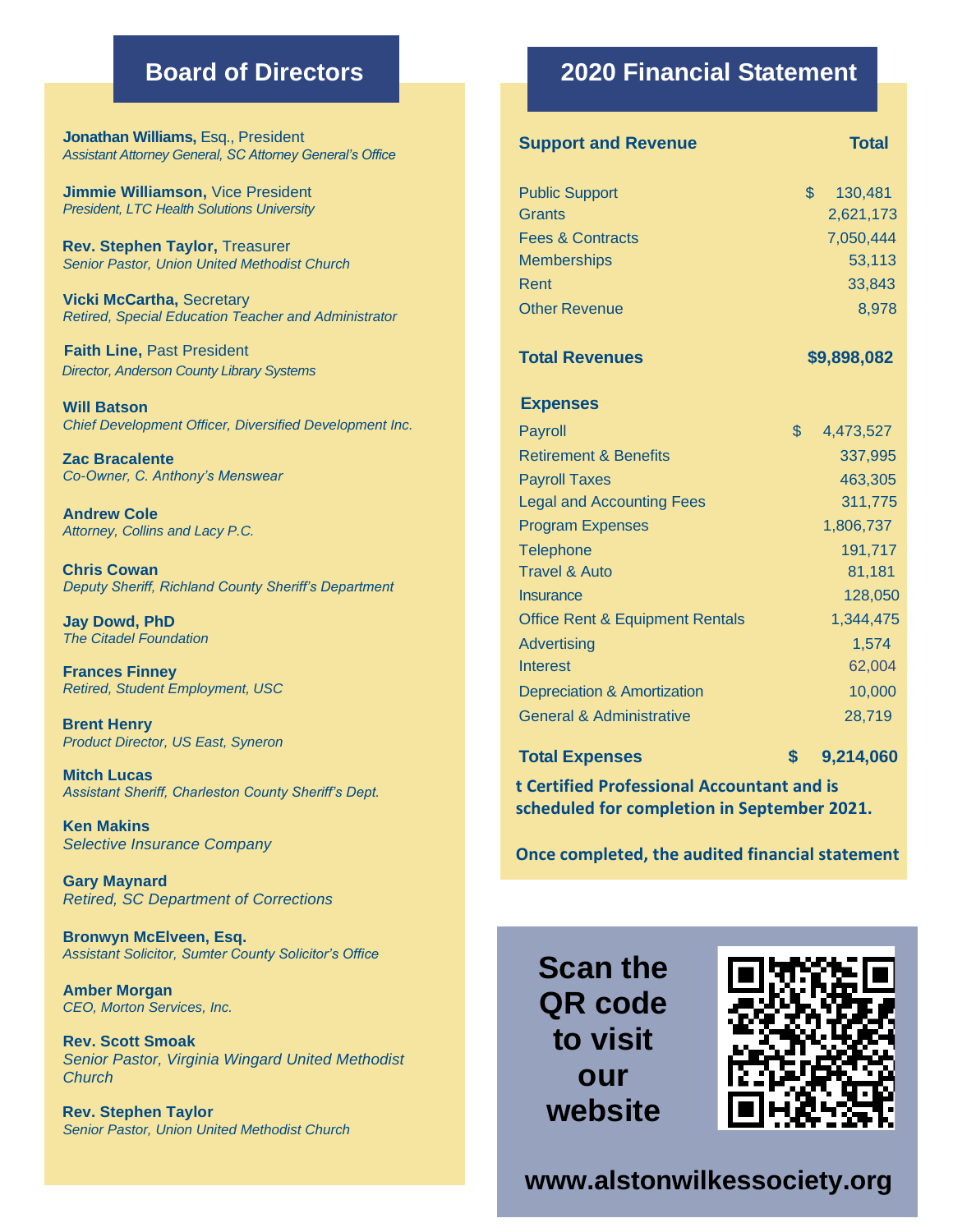#### **Community Services Program**

Nine regional **Community Service Coordinators** assist offenders, former offenders, and other highrisk populations in rebuilding their lives as productive, self-sufficient and law-abiding members of the community. The AWS Community Service program serves people from all walks of life with one thing in common – they are in crisis. Searching for a helping hand, a listening ear, encouragement, mentorship, and coordination of services, clients and their families find hope for a brighter future through AWS. The Alston Wilkes Society helps clients make a smooth transition back into society by providing services, referrals, training and information in these areas:

- ◆ Clothing
- Food
- Education Assistance
- ◆ Employment Placement
- ◆ Housing Assistance
- Counseling Referrals
- ◆ Identification Card & Birth Certificates
- **+** Transportation Assistance
- Workshops in the Community & Institutions (Topics include budgeting, anger management, employment skills, life skills, parenting, etc.)

**In 2020, this program provided 4,344services to 547 unduplicated people in crisis. Some of these services include:**

- **720 employment services were provided for clients.**
- **88 clients found employment.**
- **49 clients received medical or vision assistance.**
- **224 clients received Transportation Assistance wither with bus tickets or loaner bikes.**
- **81 clients received assistance with housing/shelter.**
- **505 clients were assisted with basic needs such as food, clothing, personal hygiene, medications, and shelter.**

#### **Veteran Services Program:**

#### **AWS Veterans Home**

**AWS' Veterans Home** located in Columbia was the first facility in South Carolina to provide long-term transitional housing in conjunction with supportive services specifically for homeless veterans. AWS provides housing, clothing, food, transportation, job training and placement, substance abuse counseling, life skills training, therapeutic counseling, mentoring, and other supportive services for the residents in order to help them regain self-sufficiency. This partnership with the U.S. VeteransAffairs Grant & Per Diem Program (VA), the VA Healthcare for Homeless Veterans Program and multiple community service organizations help veterans rebuild their lives.

**In 2020, the Veterans Homes served a total of 155 formerly homeless veterans. Over eighty percent (83%) of those residents successfully completed program requirements.**

.

#### **Veteran Services Program:**

#### **Supportive Services for Veteran Families (SSVF)**

The Alston Wilkes Society is the recipient of the **Supportive Services for Veteran Families (SSVF)** grant that promotes housing stability among very low-income Veteran families who reside in or are transitioning to permanent housing.

AWS can provide supportive services to eligible Veterans, such as: housing counseling services, health care services, personal financial planning services, transportation services, income support services, legal services, and daily living services. Temporary financial assistance payments may be available to help with expenses such as rent, utilities, security deposits, moving costs, transportation, and childcare.

- **307 Veteran households were served during the 2020 grant fiscal year.**
- **AWS is the recipient of a three year \$1.45 million annual Homeless Prevention and Rapid Rehousing grant awarded by the U.S. Department of Veteran Affairs. This program served 176 Veterans for Homeless Prevention and 131 Veterans for Rapid Rehousing.**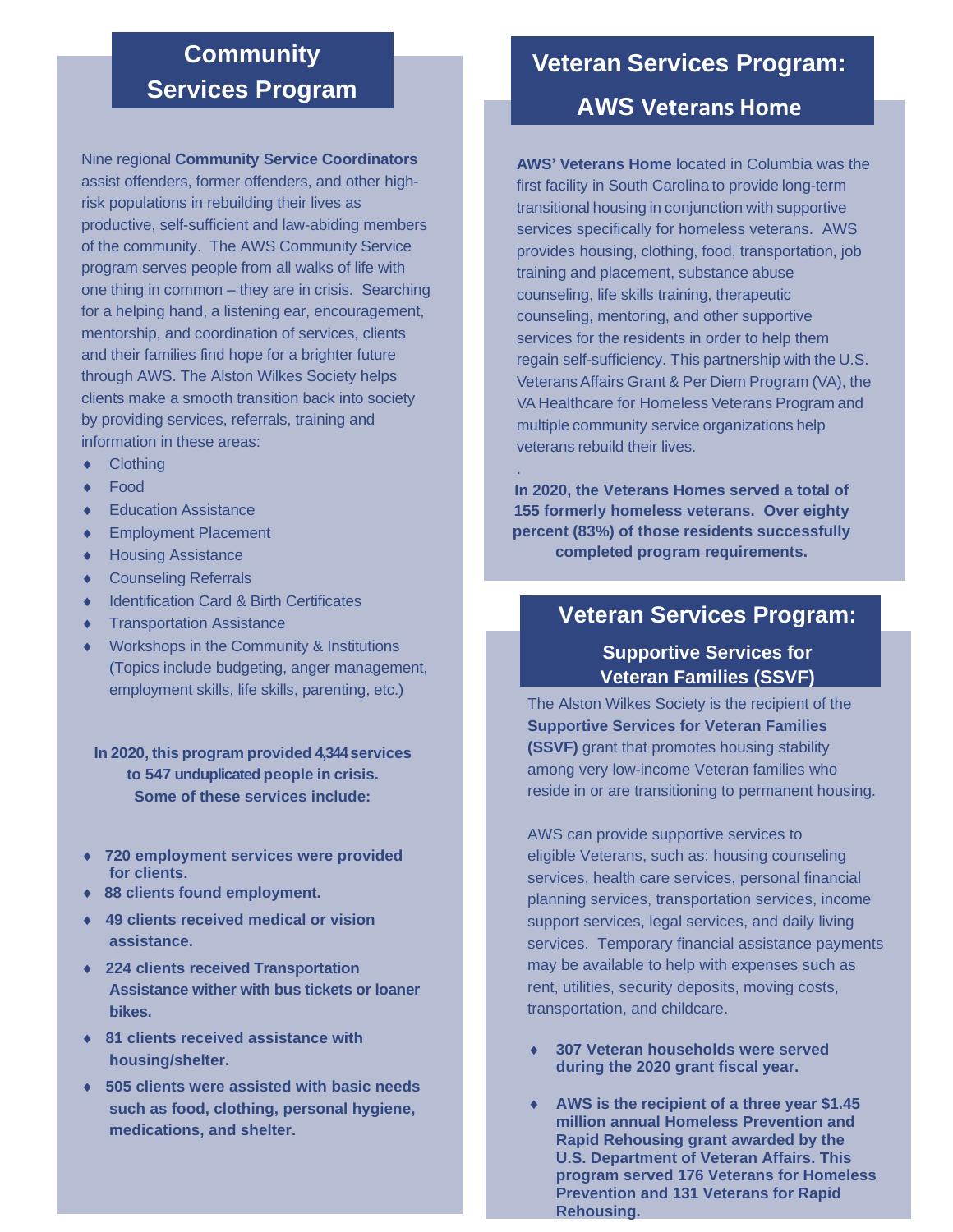#### **High Management Group Home**

AWS is committed to preventing criminal behavior by intervening early in the lives of young people with serious emotional and behavioral problems. AWS operates one residential youth home in Columbia, South Carolina to provide intensive, individualized services for up to 11 at-risk males at a time. AWS provides 24-hour supervision, life skills training, employment skills training, substance abuse counseling, therapeutic recreational activities and referrals to other community services. All youth attend public or alternative schools. This is often the "last stop" for youth before being placed them in the juvenile justice system.

• **In 2020 this facility served 45 youth.**

**.**

### **Federal Residential Reentry Centers**

AWS operates adult **Residential Reentry Centers (RRC)** for federal offenders through contracts with the Federal Bureau of Prisons. Four AWS Residential Reentry Centers are located in Columbia, SC, Florence, SC, Charleston, SC, and Fayetteville, NC. These facilities provide 24-hour supervision, employment assistance, counseling, life skills training, family reintegration and other supportive services to facilitate a successful transition back into the community. All the AWS Residential Reentry Centers are accredited by the American Correctional Association (ACA).

**In 2020, the four facilities served a combined total of 736residents.**

- **FILE** Charleston Residential Reentry Center served 164 residents.
- **The Columbia Residential Reentry Center served240 residents.**
- **The Florence Residential Reentry Center served 186 residents.**
- **The Fayetteville Residential Reentry Center served 146 residents.**

#### **Testimonials**